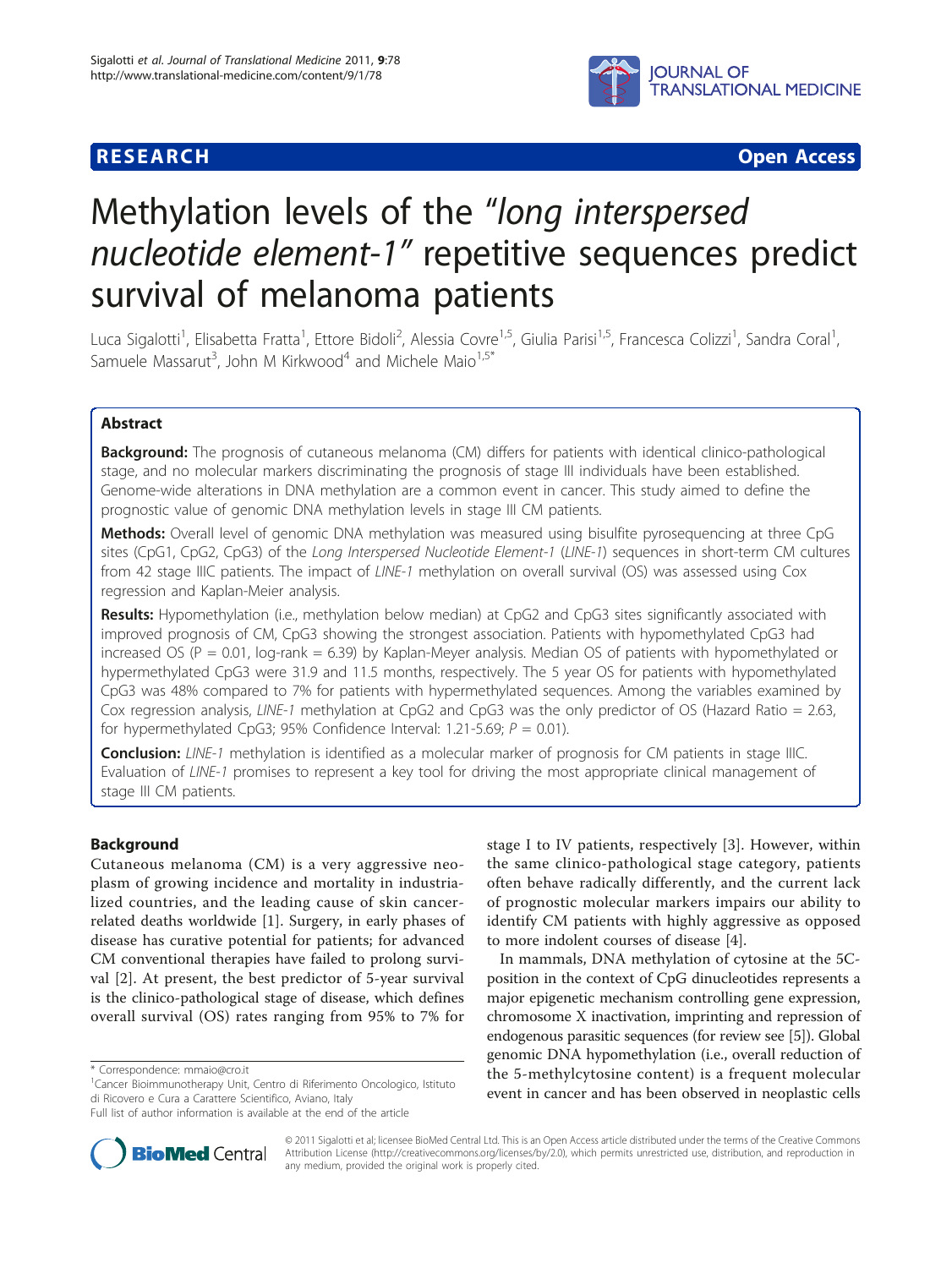of different histotypes [[6](#page-8-0)]. Genomic hypomethylation might contribute to cancer development and progression through various mechanisms including generation of chromosomal instability, reactivation of transposable elements, and loss of imprinting [[5](#page-8-0)]. Substantial decreases in the 5-methylcytosine content in the genome mainly reflect the hypomethylation of repetitive genomic sequences. Among these, methylation levels of the Long Interspersed Nucleotide Element-1 (LINE-1) may represent a surrogate marker for the overall level of genomic DNA methylation [[7\]](#page-8-0). Preliminary investigations of LINE-1 methylation in solid tumors have identified increasingly greater hypomethylation of these sequences with progression of gastric and prostatic cancer [\[8,9\]](#page-8-0). Furthermore, decreased methylation of LINE-1 correlated with higher FIGO stage and advanced tumor grade of ovarian cancer [[10\]](#page-8-0). Of interest, a increased hypomethylation of LINE-1 elements has been associated with poorer prognosis in colon and ovarian cancers [[10,11](#page-8-0)]; however, these studies did not investigate the role of LINE-1 methylation as a prognostic factor in patients at identical stages of disease.

Despite these promising initial data, to the best of our knowledge no studies have investigated the influence of the overall level of genomic DNA methylation on CM prognosis. Accordingly, we investigated whether the extent of methylation of the LINE-1 repetitive elements may account for the differing survival patterns of CM patients of identical clinico-pathological stage of disease. The study was conducted on a series of 42 consecutive stage IIIC CM patients for whom the autologous short-term cell cultures were available. The latter were analyzed early during in vitro passage, and utilized instead of tumor tissues to overcome possible alterations in the evaluation of levels of LINE-1 methylation due to the unavoidable presence of contaminating normal cells. Results demonstrated that LINE-1 hypomethylation identifies CM patients with a significantly better prognosis as compared to those with hypermethylated LINE-1 sequences. These findings demonstrate that evaluation of LINE-1 methylation levels may greatly help in guiding the daily clinical management of CM patients, and provide a strong rationale for the development of a large prospective validation study.

# Methods

# Patients and cell cultures

Short-term cell cultures were established from metastatic lesions removed surgically from consecutive CM patients referred to the National Cancer Institute of Aviano (Italy) for stage III surgery from 1991 to 2007, as previously described [[12](#page-8-0)]. Informed consent was obtained from patients. Autologous tumor cell cultures were successfully established from 30% of patients. The micrometastatic nature of lymph-node tumor tissues from AJCC stage IIIA patients precluded their use for cell culture generation, while short-term CM cultures were available only from 12 stage IIIB patients, and were excluded from the statistical analyses. Thus, the planned studies were conducted on a total of 42 available short-term cultures, identified as having been generated from CM patients classified as AJCC stage IIIC, who received highly heterogeneous treatments for their disease, including chemotherapy with different agents, immunotherapy, and radiotherapy. Short-term CM cell cultures were grown in RPMI 1640 Medium (Biochrome AG, Berlin, Germany) supplemented with 20% heatinactivated fetal calf serum (Biochrome AG) and 2 mM L-glutamine (Biochrome AG). Four independent cultures of normal human melanocytes were purchased from Invitrogen (Milan, Italy), Gentaur (Brussels, Belgium), Provitro (Berlin, Germany), and ScienCell (Carlsbad, CA, USA), and were maintained in M254 Medium supplemented with Human Melanocyte Growth Supplement (Invitrogen). To minimize alterations potentially arising with extended in vitro culturing, all cell cultures were utilized for molecular assays at the 6th ex vivo passage. Normal human Peripheral Blood Mononuclear Cells (PBMC) were separated from heparinized blood of 8 healthy donors by Biocoll (Biochrome AG) density gradient centrifugation (400  $\times$  g for 30 min) and used for molecular assays.

# LINE-1 bisulfite pyrosequencing analysis

Genomic DNA was extracted from short-term cultures of CM cells by proteinase K treatment followed by standard phenol/chloroform extraction and ethanol precipitation [[13\]](#page-8-0). Bisulfite conversion was carried out on 500 ng genomic DNA using EZ DNA Methylation-Gold™ Kit (Zymo Research, Orange, CA, USA), according to the manufacturer's protocol. Methylation analysis of the LINE-1 elements was performed as previously described [[7](#page-8-0)], with minor modifications. LINE-1 elements were amplified using 50 pmol each of forward primer 5'-TTTTTTGAGT-TAGGTGTGGG-3' and reverse biotinylated primer 5'-TCTCACTAAAAAATACCAAACAA-3' in a 50 μL reaction volume containing 2.5 ng of bisulfite-treated DNA,  $1 \times$  PCR buffer,  $1.5$  mM MgCl<sub>2</sub> and  $1.25$  U of Platinum Taq DNA polymerase (Invitrogen, Milan, Italy). PCR thermal amplification profile consisted of an initial denaturation step of 5 min at 95°C, followed by 50 cycles of 30 s at 95°C, 30 s at 58°C, and 1 min at 72°C. The PCR product was purified using Streptavidin Sepharose High Performance beads (Amersham Biosciences, Uppsala, Sweden) and denatured using 0.2 mol/L of NaOH solution. Next, 0.3 μmol/L of the sequencing primer (5'-GGGTGG GAGTGAT-3') was annealed to the purified singlestranded PCR product and the Pyrosequencing reaction was performed using the PSQ HS 96 Pyrosequencing System (Pyrosequencing, Inc., Westborough, MA). The level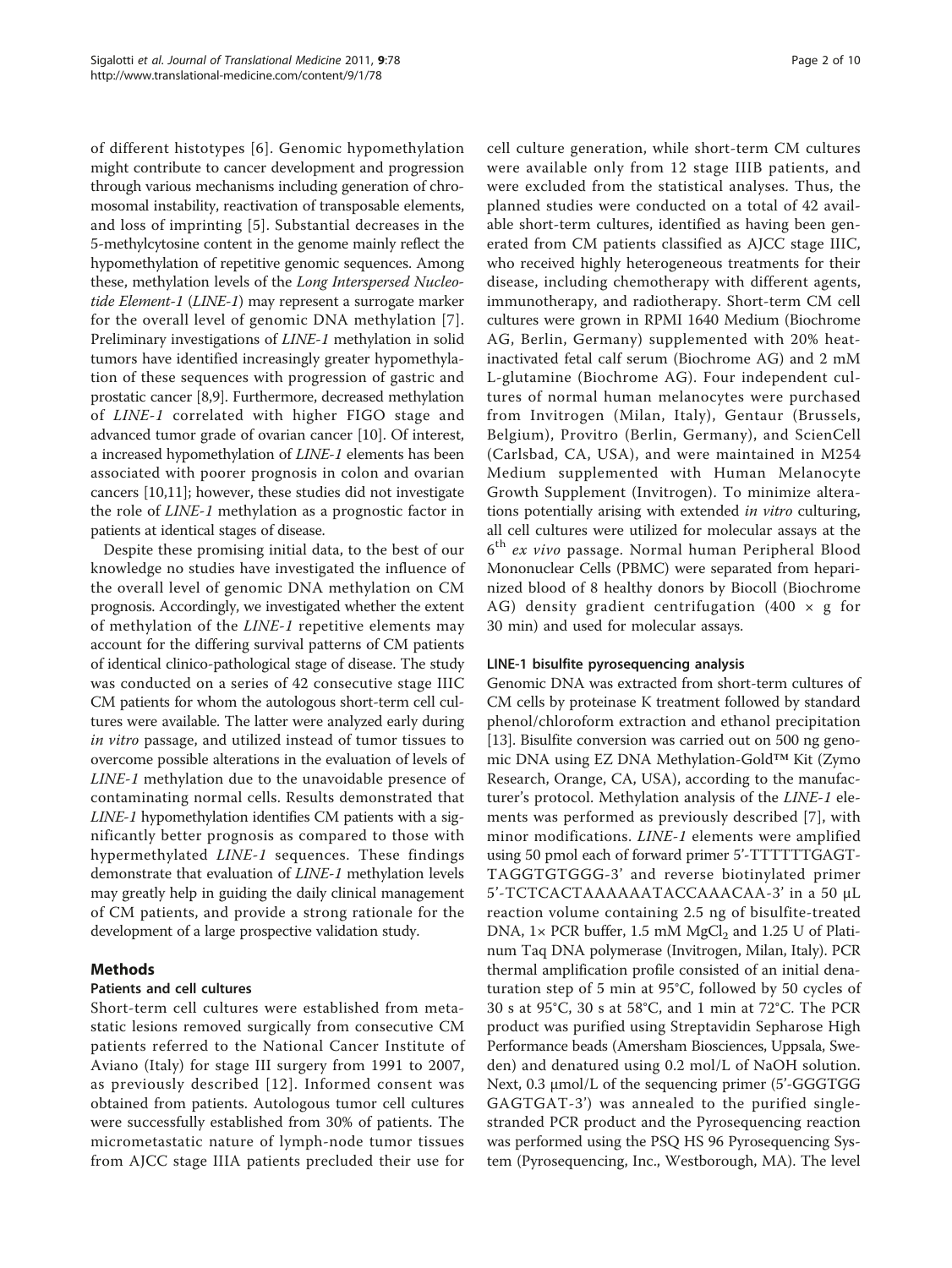<span id="page-2-0"></span>of methylation for each of the 3 analyzed CpG sites (CpG1, CpG2, CpG3) was expressed as the percentage of methylated cytosines over the sum of methylated and unmethylated cytosines (Figure 1). Within- and betweenrun variations for the determination of LINE-1 methylation through the pyrosequencing assay utilized have been previously described [\[14\]](#page-8-0).

Quantitative RT-PCR analysis of LINE-1 mRNA expression

Real-time quantitative RT-PCR analyses were performed essentially as described [[15](#page-8-0)]. Briefly, total RNA was digested with RNAse-free DNAse (Roche Diagnostics, Milan, Italy) to remove contaminating genomic DNA. Synthesis of cDNA was performed on 1 μg total RNA using MMLV reverse transcriptase (Invitrogen, Milan,



and lower panels are representative of short-term cultures of CM cells with low and high LINE-1 methylation, respectively.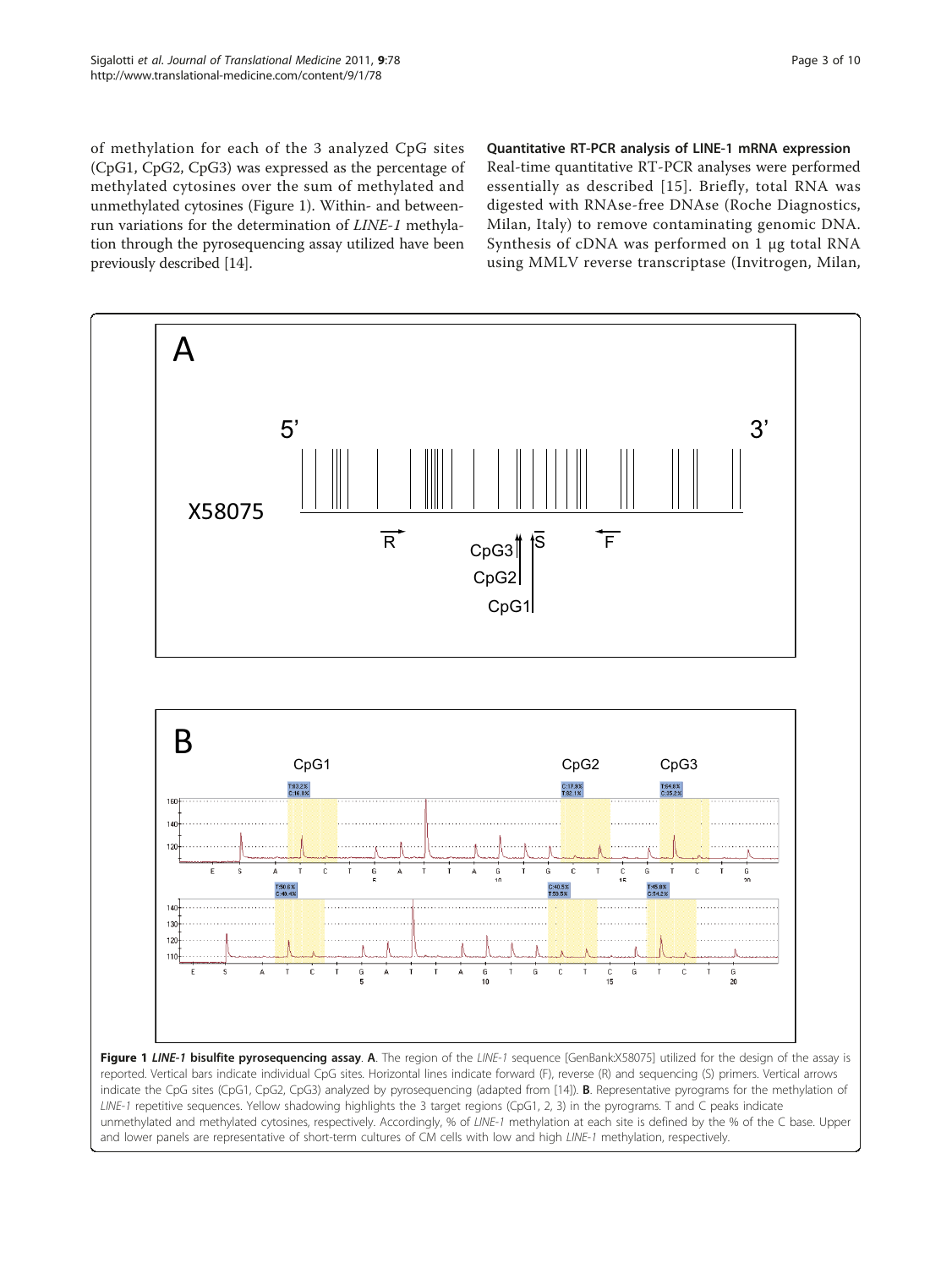Italy) and random hexamer primers (Promega, Milan, Italy), following manufacturers' instructions. Real-time quantitative RT-PCR reactions were conducted on the ABI prism 7000 Sequence Detection System (Applied Biosystems, Milan, Italy), utilizing 20 ng retrotranscribed total RNA in a final volume of 25 μl 1 X SYBR Green Master Mix (Applied Biosystems). Relative quantification of LINE-1 mRNA was performed with the aid of the DataAssist v2.0 software (Applied Biosystems), using the  $\beta$ -actin house-keeping gene as endogenous control and normal human PBMC as calibrator. The primers utilized for measurement of LINE-1 (forward, GGCCAGTGTGTG TGCGCACCG; reverse, CCAGGTGTGGGATATAGTCT CGTGG) and of  $\beta$ -actin (forward, CGAGCGCGGCTA-CAGCTT; reverse, CCTTAATGTCACGCACGATT) mRNA expression were described previously [\[15,16](#page-8-0)].

## Statistical analysis

The primary objective was to determine differences in survival among various LINE-1 DNA methylation level groups. In order to increase statistical power, sample has been divided in two groups of the same size using median as threshold: CpG1 (<25.68,  $\geq$ 25.68), CpG2  $\left($  <27.26, ≥27.26), and CpG3 (<40.46, ≥40.46). For simplicity groups have been defined as LINE-1 hypomethylated (patients with a  $LINE-1$  methylation <median) and hyper-methylated (patients with a LINE-1 methylation ≥median). The characteristics including age, gender, primary tumor localization, Breslow thickness, Clark level, and ulceration of the primary tumor, number of lymph nodes involved, and pre-operative serum LDH values were examined. Survival time was calculated in months from the date of stage IIIC diagnosis until the date of death. According with the specific goals of the analysis, we did not classify the deaths considering their cause. Patients were censored at the last follow-up date or the last date the patient was last known to be alive. Median survival duration was determined by the Kaplan-Meier method [[17\]](#page-8-0). Cumulative survival by DNA methylation level was evaluated using the log-rank test. P values were two sided and values <0.05 were considered to be statistically significant. Cox proportional hazard method [[18\]](#page-8-0) was used to examine the effect of DNA methylation level on survival and results were presented as Hazard Ratios (HR) with corresponding 95% Confidence Intervals (CI). LINE-1 methylation was also entered in the model as a continuous variable with the unit set at 10% of methylation. A stepwise regression (forward selection) was conducted to select variables to add in our models. Correlation between LINE-1 methylation and mRNA expression was evaluated by Spearman's rank correlation. The statistical analyses were carried out using the SAS Software version 9.13 (SAS Institute Inc., Cary, North Carolina, USA).

## Results Patients

The study was conducted on CM patients who underwent radical lymph node dissection for stage III disease at the Centro di Riferimento Oncologico National Cancer Institute between 1991 and 2007. Patients diagnosed with a stage IIIC disease, and for whom a short-term cell culture had been successfully generated from the surgically removed autologous neoplastic tissue, were included in the study. Table 1 summarizes the 42 patients under study and their clinico-pathologic characteristics at presentation.

## Extent of LINE-1 methylation in CM patients

To define if CM undergoes changes in the overall content of 5-methylcytosine, bisulfite pyrosequencing analyses (Figure [1\)](#page-2-0) were utilized to measure the extent of

| Table 1 Characteristics of the 42 AJCC stage IIIC |  |  |
|---------------------------------------------------|--|--|
| melanoma patients                                 |  |  |

| Variable                           | n. patients    | %              |
|------------------------------------|----------------|----------------|
| Age, years                         |                |                |
| Median                             | 54             |                |
| Range                              | 29-83          |                |
| Gender                             |                |                |
| Male                               | 27             | 64             |
| Female                             | 15             | 36             |
| Localization of primary tumor      |                |                |
| extremities                        | 14             | 33             |
| trunk                              | 23             | 55             |
| head & neck                        | 3              | $\overline{7}$ |
| $NA*$                              | $\overline{2}$ | 5              |
| Breslow thickness of primary tumor |                |                |
| $\leq$ 2.0 mm                      | 13             | 31             |
| $>2.0$ mm                          | 22             | 52             |
| <b>NA</b>                          | $\overline{7}$ | 17             |
| Clark level of primary tumor       |                |                |
| $1 - 3$                            | 12             | 29             |
| $4 - 5$                            | 24             | 57             |
| <b>NA</b>                          | 6              | 14             |
| Ulceration of primary tumor        |                |                |
| <b>No</b>                          | 10             | 24             |
| Yes                                | 30             | 71             |
| <b>NA</b>                          | $\overline{2}$ | 5              |
| N. lymph nodes involved            |                |                |
| 1                                  | 9              | 21             |
| >1                                 | 33             | 79             |
| LDH                                |                |                |
| $Low+$                             | 28             | 67             |
| High                               | 11             | 26             |
| <b>NA</b>                          | 3              | $\overline{7}$ |

\*NA, not available.

 $<sup>†</sup>$  low LDH is established as LDH values  $\leq$  0.8 times the upper limit of normal;</sup> high LDH is defined as LDH values > 0.8 times the upper limit of normal.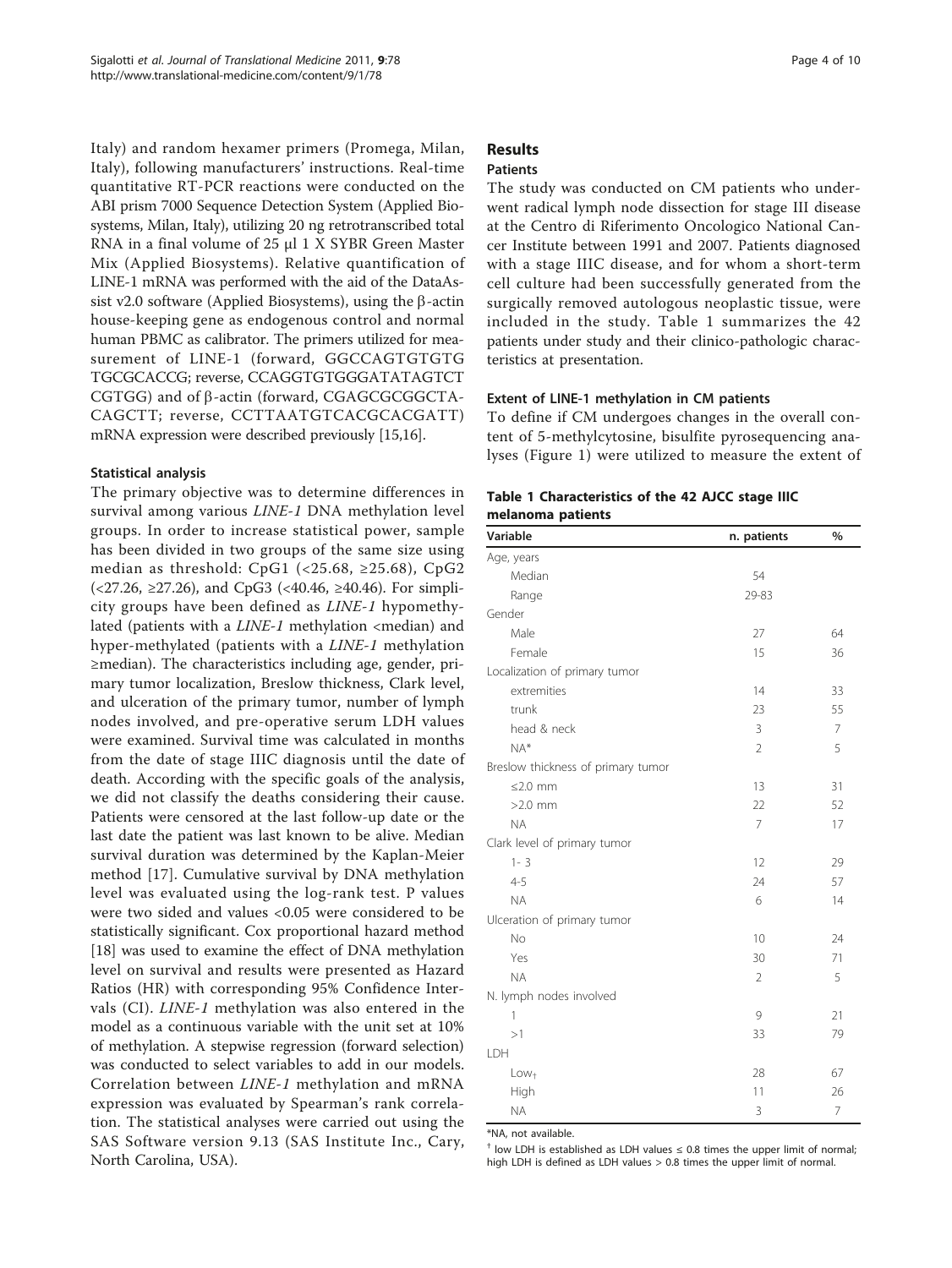methylation of LINE-1 repetitive elements in the 42 short-term CM cell cultures under study. Data obtained identified largely heterogeneous levels of methylation of the LINE-1 elements in CM cells from stage IIIC patients (CpG1: median 25.68%, range 12.45%-54.05%; CpG2: median 27.26%, range 16.50%-49.43%; CpG3: median 40.46%, range 28.10%-64.15%; Figure 2), demonstrating that highly variable alterations in the overall level of genomic DNA occur in CM. In contrast, homogeneous and high levels of methylation at each of the investigated CpG sites were measured in normal human melanocytes (CpG1: median 62.82%, range 60.43%- 67.53%; CpG2: median 52.57%, range 51.37%-52.87%; CpG3: median 65.77%, range 62.40%-67.33%) and in PBMC isolated from healthy donors (CpG1: median 78.0%, range 67.8%-84.2%; CpG2: median 54.7%, range 51.4%-56.8%; CpG3: median 67.9%, range 66.2%-73.3%).

#### Prognostic value of LINE-1 methylation in CM patients

The highly heterogeneous levels of LINE-1 methylation observed in CM cells from stage IIIC patients led us to investigate whether they correlated with a different clinical outcome of patients under study.

Kaplan-Meier analysis indicated that median OS for stage IIIC CM patients under analysis was 15.3 months (95% CI, 11.0-31.5; Figure [3\)](#page-5-0). To evaluate the association



Figure 2 LINE-1 methylation in stage IIIC CM patients. LINE-1 methylation at 3 CpG sites (CpG1, CpG2, CpG3) was evaluated by bisulfite pyrosequencing analysis in short-term cultures of CM cells generated from neoplastic lesions of 42 stage IIIC melanoma patients. All cells were analyzed at  $6<sup>th</sup>$  in vitro passage. Separate box plots have been generated for each of the CpG sites under analysis. Black horizontal bars represent the median values of methylation for each group.

between LINE-1 methylation status and OS, patients were divided according to the median value of methylation of each analyzed CpG site (CpG1 = 25.68%; CpG2 = 27.26%; CpG3 = 40.46%). Patients were defined as having hypomethylated or hypermethylated LINE-1 sequences, depending on the methylation level being below or above the median value for each group, respectively. Kaplan-Meier analysis showed a trend toward an increased OS rate for patients with hypomethylated CpG1, however, the difference did not reach statistical significance ( $P = 0.22$ , log-rank = 1.51; Figure [3](#page-5-0)). On the other hand, a significant survival advantage was observed in patients with CpG2 < 27.26% as compared to patients with CpG2≥27.26% (P = 0.04,  $log-rank = 4.14$ ) (Figure [3\)](#page-5-0). Similarly, the survival rate of patients with CpG3 < 40.46% was significantly higher than that of patients with  $CpG3≥40.46%$  (P = 0.01, log-rank = 6.39) (Figure [3](#page-5-0)). In line with these data, median OS of patients with hypomethylated CpG1, CpG2 and CpG3 sites was 24.3, 31.5, and 31.9 months, respectively, as compared to 15.3, 11.5, and 11.5 months of patients with hypermethylated LINE-1 CpGs (Figure [3](#page-5-0), Table [2](#page-5-0)). Accordingly, the 5 year OS was 39%, 43%, and 48% for patients with hypomethylated CpG1, CpG2, and CpG3 sites, respectively, as compared to 16%, 13%, and 7% of patients with hypermethylated LINE-1 CpGs (Table [2](#page-5-0)).

Cox univariate analysis was carried out to identify patient characteristics and clinico-pathologic factors that predicted survival. Among all factors examined, including age, gender, localization of primary tumor, Breslow thickness, Clark level and ulceration of primary tumor, number of lymph nodes involved, and level of pre-operative LDH, only CpG2 methylation (HR =  $2.12$  for CpG2≥27.26% vs.  $CpG2 < 27.26$ ; 95% CI: 1.01-4.44; P = 0.04) and CpG3 methylation (HR = 2.63 for CpG2≥40.46% vs. CpG2 < 40.46; 95% CI: 1.21-5.69;  $P = 0.01$ ) were associated with statistically significant differences in OS (Table [3](#page-6-0)). A stepwise regression (forward selection) did not point to any independent variable to add in our models, thus, only unadjusted HRs are reported in tables. When LINE-1 methylation was analyzed as a continuous variable, a statistically significant inverse association emerged between OS and an increase of 10% of methylation of CpG1 (HR = 1.51; 95%CI:1.06-2.16; P = 0.02), CpG2 (HR = 1.60; 95% CI:1.02-2.52; P = 0.04) and CpG3 (HR = 1.49; 95%CI:1.06-2.09;  $P = 0.02$ ) (Table [3](#page-6-0)). The above reported statistically significant increased risk of death associated with LINE-1 hypermethylation suggests a potential robust association between methylation at CpG2 and CpG3 and OS, even if the power of our analyses is below 25%.

# Expression of LINE-1 mRNA in CM patients

To provide an initial evaluation of whether the products encoded by the LINE-1 repetitive elements might have a direct role in determining the different survival of CM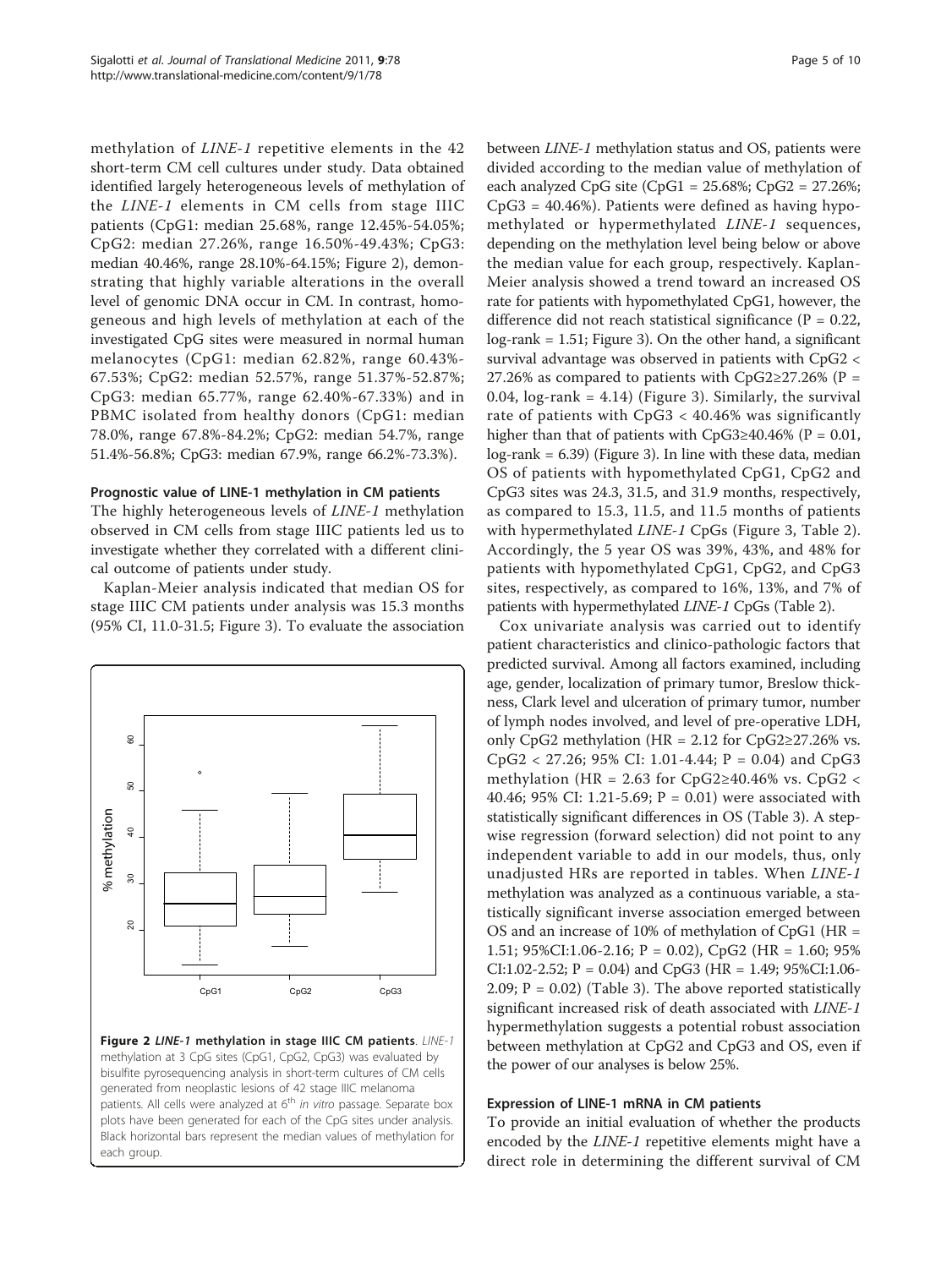<span id="page-5-0"></span>

patients with neoplastic cells having different LINE-1 methylation statuses, quantitative RT-PCR analyses were utilized to measure the level of LINE-1 mRNA in the 42 short-term CM cell cultures under study. Data obtained revealed heterogeneous levels of LINE-1 mRNA in the

CM cell cultures from stage IIIC CM patients (median 0.65, range 0.12-1.97); however, no significant correlation was observed between levels of expression of LINE-1 transcripts and methylation at either CpG1, CpG2 or CpG3 sites (Figure [4\)](#page-7-0).

|  |  |  | Table 2 OS of stage IIIC CM patients according to LINE-1 methylation |  |  |
|--|--|--|----------------------------------------------------------------------|--|--|
|--|--|--|----------------------------------------------------------------------|--|--|

| _              |                      |                        |                                |               |
|----------------|----------------------|------------------------|--------------------------------|---------------|
| LINE1 CpG site | # events/# patients* | Extent methylation $†$ | Median OS (95%CI) <sup>‡</sup> | 5 year OS (%) |
| CpG1           | 13/21                | $<$ 25.68              | 24.3 (11.1-inf)                | 39            |
|                | 17/21                | $\geq$ 25.68           | 15.3 (6.8-26.9)                | 16            |
| CpG2           | 12/21                | $<$ 27.26              | 31.5 (12.5-inf)                | 43            |
|                | 18/21                | $\geq$ 27.26           | $11.5(6.8-20.9)$               | 13            |
| CpG3           | 11/21                | $<$ 40.46              | 31.9 (13.1-inf)                | 48            |
|                | 19/21                | $\geq 40.46$           | $11.5(9.2-20.6)$               |               |
|                |                      |                        |                                |               |

\* number of patients who died (# events) and total number of patients in the group (# patients) are reported;

† Patients were divided according to the % of methylation of the specified CpG site being < or ≥ the median % methylation measured in the examined patients' population;

Survival functions were calculated by the Kaplan-Meier method. Data are reported as Median OS in months, together with the corresponding 95% Confidence Intervals (CI).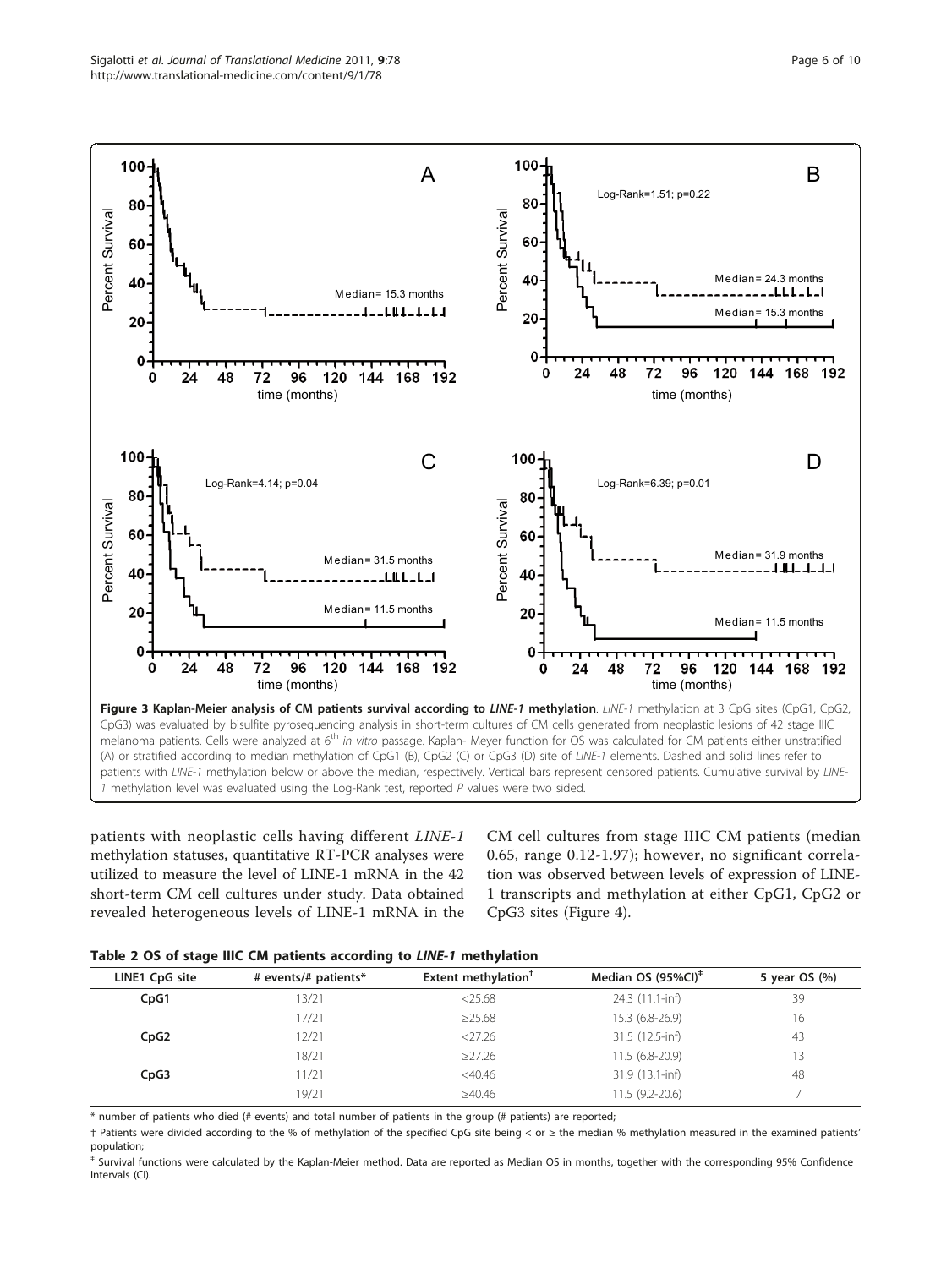| LINE1 CpG site | # events/# patients* | Extent methylation <sup>1</sup> | $HR^*$ | 95% CI; P value      | $HR_{cont.}$ | 95% CI; P value |
|----------------|----------------------|---------------------------------|--------|----------------------|--------------|-----------------|
| CpG1           | 13/21                | < 25.68                         | $1$ ** |                      | .51          | 1.06-2.16; 0.02 |
|                | 17/21                | $\geq$ 25.68                    | 1.57   | $0.76 - 3.24$ ; 0.22 |              |                 |
| CpG2           | 12/21                | 27.26                           |        |                      | 1.60         | 1.02-2.52: 0.04 |
|                | 18/21                | $\geq$ 27.26                    | 2.12   | 1.01-4.44: 0.04      |              |                 |
| CpG3           | 11/21                | $<$ 40.46                       |        |                      | <b>.49</b>   | 1.06-2.09; 0.02 |
|                | 19/21                | $\geq 40.46$                    | 2.63   | 1.21-5.69; 0.01      |              |                 |

<span id="page-6-0"></span>Table 3 Cox analysis of the influence of LINE-1 methylation on OS of stage IIIC CM patients

\* number of patients who died (# events) and total number of patients in the group (# patients) are reported;

† Patients were divided according to the % of methylation of the specified CpG site being <or ≥ the median % methylation measured in the examined patients' population;

‡ Cox proportional hazard method was used to examine the effect of LINE-1 methylation on OS. Results were presented as Hazard Ratios (HR) with corresponding 95% Confidence Intervals (CI);

 $$$  LINE-1 methylation was also evaluated as continuous variable. The HR value is that of the LINE-1 methylation relative to an increase of 10%;

\*\* set as reference.

#### **Discussion**

In this study we demonstrate that the global level of LINE-1 methylation of short-term tumor cell cultures grown from patients with nodal disease is a significant predictor of OS in stage IIIC CM patients. This finding is of remarkable clinical relevance, since, to the best of our knowledge, it provides the first evidence of a molecular marker capable of differentiating the prognosis of CM patients in this high-risk substage. These results are of particular emphasis given the conduct of this study in subjects within a single clinically well-defined clinicopathological staging sub-group, which has become the focus of several ongoing clinical trials in the US and Europe (i.e., ECOG intergroup trial E4697, EORTC trial 18071, GSK trial 111482 "DERMA").

Genomic DNA hypomethylation has been proposed to have an important impact on tumor biology through the generation of chromosomal instability, reactivation of transposable elements, and loss of imprinting [\[5](#page-8-0)]. Thus, a negative correlation between genomic hypomethylation and survival of CM patients could have been expected. Instead, we found that hypomethylation of LINE-1 elements at CpG2 or CpG3 sites was associated with a significantly better OS, as demonstrated by Kaplan-Meier analysis and log-rank test. The positive prognostic value of LINE-1 hypomethylation we have identified in CM is in sharp contrast with data most recently obtained in colon and ovarian cancer patients, in which LINE-1 hypomethylation in neoplastic tissues was associated with a poorer prognosis [[10,11](#page-8-0)]. This discrepancy, however, is not completely surprising. Indeed, data generated on hematologic malignancies showed that LINE-1 hypomethylation can be either a poor or a good prognostic factor, depending on the patient being affected by chronic myeloid leukemia or acute lymphoblastic leukemia, respectively [\[19,20](#page-8-0)]. Thus, the different behavior of CM, with respect to the other solid tumors so far investigated, might further suggest that the underlying biological effect(s) of LINE-1 hypomethylation on patients' outcome could depend on the tumor histotype. Nevertheless, it should be emphasized that our findings are generated from patients in the same clinico-pathological stage of disease, while the studies on ovarian and colon cancer were conducted on the heterogeneous patients population as a whole, and did not investigate the prognostic potential of LINE-1 methylation in specific clinically defined stages of disease. Thus, it remains to be demonstrated whether this different study approach might contribute to the observed discrepancy. Furthermore, it cannot be ruled out that in the different sources of neoplastic material analyzed, the presence of varying proportions of contaminating normal cells in neoplastic tissues, as well as the different methodological approaches employed might contribute to conclusions that may differ from those we have reached in these studies. In this context, our use of short-term CM cultures has the advantage of eliminating contaminating normal cells, yet representing the methylation status of neoplastic cells of the fresh autologous lesion. In fact, similar levels of LINE-1 methylation were observed between short-term cultures and autologous uncultured CM cells that were purified by anti-HMW-MAA immunomagnetic beads from tumor cell suspensions that were available from 10 patients (data not shown).

The mechanism(s) through which LINE-1 hypomethylation affects survival of CM patients remains to be fully explored; however, some speculation can be made, based on recent data in the literature. Tellez et al [[21](#page-8-0)] have demonstrated that higher levels of LINE-1 methylation correlate with an increased number of aberrantly hypermethylated tumor suppressor genes (TSG) in cultured melanoma cell lines. This notion has gained further support from our most recent observation showing a direct correlation between higher LINE-1 methylation and increased genome-wide gene methylation, measured through CpG island microarrays (Sigalotti and Maio, manuscript in preparation). Thus, epigenetic inactivation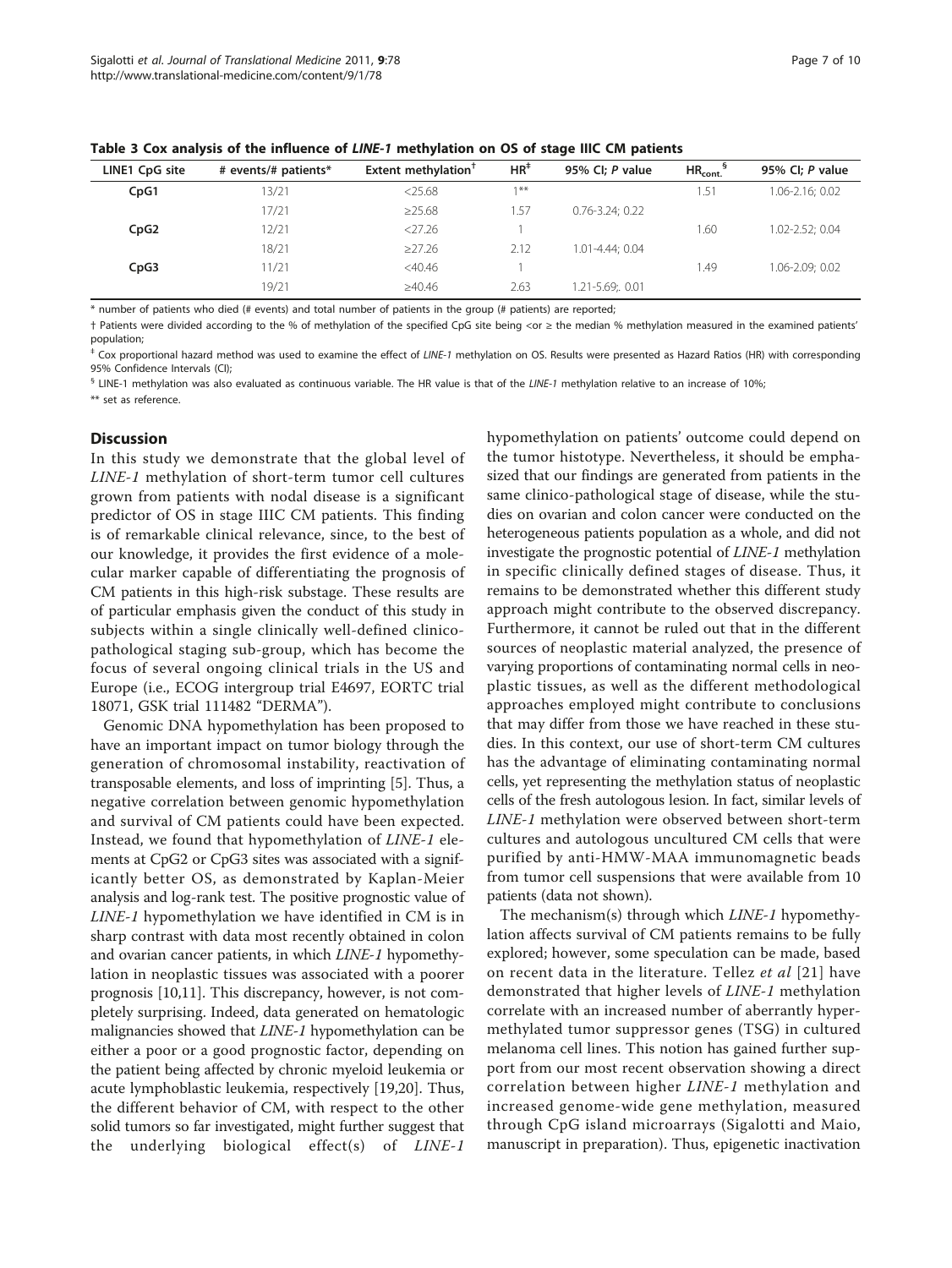<span id="page-7-0"></span>

of TSG might account for more aggressive disease we have observed in patients with elevated *LINE-1* methylation in their neoplastic cells. This hypothesis is in accordance with initial studies reporting a negative association between survival and the presence of hypermethylated  $ER-\alpha$ , RASSF1A, RAR- $\beta$ 2, or MINT31 DNA in neoplastic tissues or sera of stage III/IV CM patients [[22](#page-8-0)-[24](#page-8-0)]. On the other hand, hypomethylation, and consequent transcriptional activation, of LINE-1 elements might per se reduce the tumorigenic potential of neoplastic cells by

triggering apoptosis and a senescence-like state through the activity of the second open reading frame of LINE-1 [[25\]](#page-8-0). In our findings, this seems not to be the case, since the lack of correlation between methylation and mRNA expression of LINE-1 elements, suggests that LINE-1 products may not be the driving force for the observed increased OS of LINE-1 hypomethylated patients. Genomic DNA hypomethylation has also been associated with the *de novo* expression of tumor associated antigens belonging to the Cancer Testis Antigen (CTA) class by neoplastic cells of different histotype, including melanoma stem cells [[26](#page-8-0)[-29](#page-9-0)], and we have recently identified a significant correlation between a hypomethylated status of LINE-1 elements and increased levels and total number of CTA concomitantly expressed in short-term cultures of CM cells (Sigalotti and Maio, unpublished). Besides, pharmacologic DNA hypomethylation has been consistently demonstrated to increase immunogenicity and immune recognition of cancer cells through the upregulation of different molecules involved in antigen processing and presentation, including HLA class I antigens and co-stimulatory molecules [\[30,31](#page-9-0)]. Thus, it is intriguing to speculate that a better immune recognition of LINE-1 hypomethylated CM cells might contribute to the improved survival of these patients. This hypothesis may find indirect support from most recent gene expression profiling studies that identified the expression of "immune-related" genes in the tumor as a marker of good prognosis in stage III-IV CM [[32](#page-9-0)-[34\]](#page-9-0).

## Conclusion

Irrespective of the underlying biological mechanism(s) triggered by LINE-1 hypomethylation, the prognostic value of LINE-1 methylation here identified for stage IIIC CM patients bears several important practical clinical implications. Among these, the goal to provide CM patients with improved clinico-pathological sub-stage and/or follow-upprocedures would be enhanced using LINE-1 methylation status, and these findings might be used to select and/or stratify patients for adjuvant treatment based on the methylation level of LINE-1 in their tumors. In addition, the significant positive prognosis of LINE-1 hypomethylated patients should prompt the incorporation of this in new studies aimed at understanding whether pharmacologic DNA hypomethylation [[35](#page-9-0)] could be regarded as a feasible chemoprevention approach in the initial phases of disease and/or in patients at high-risk of disease recurrence.

Our present findings will be further investigated in prospective multicenter studies in which the prognostic significance and the predictive value for different treatments of CM will be validated. Providing further support to our initial data will finally allow to establish the appropriateness of adding the evaluation of LINE-1 methylation into the routine clinico-pathological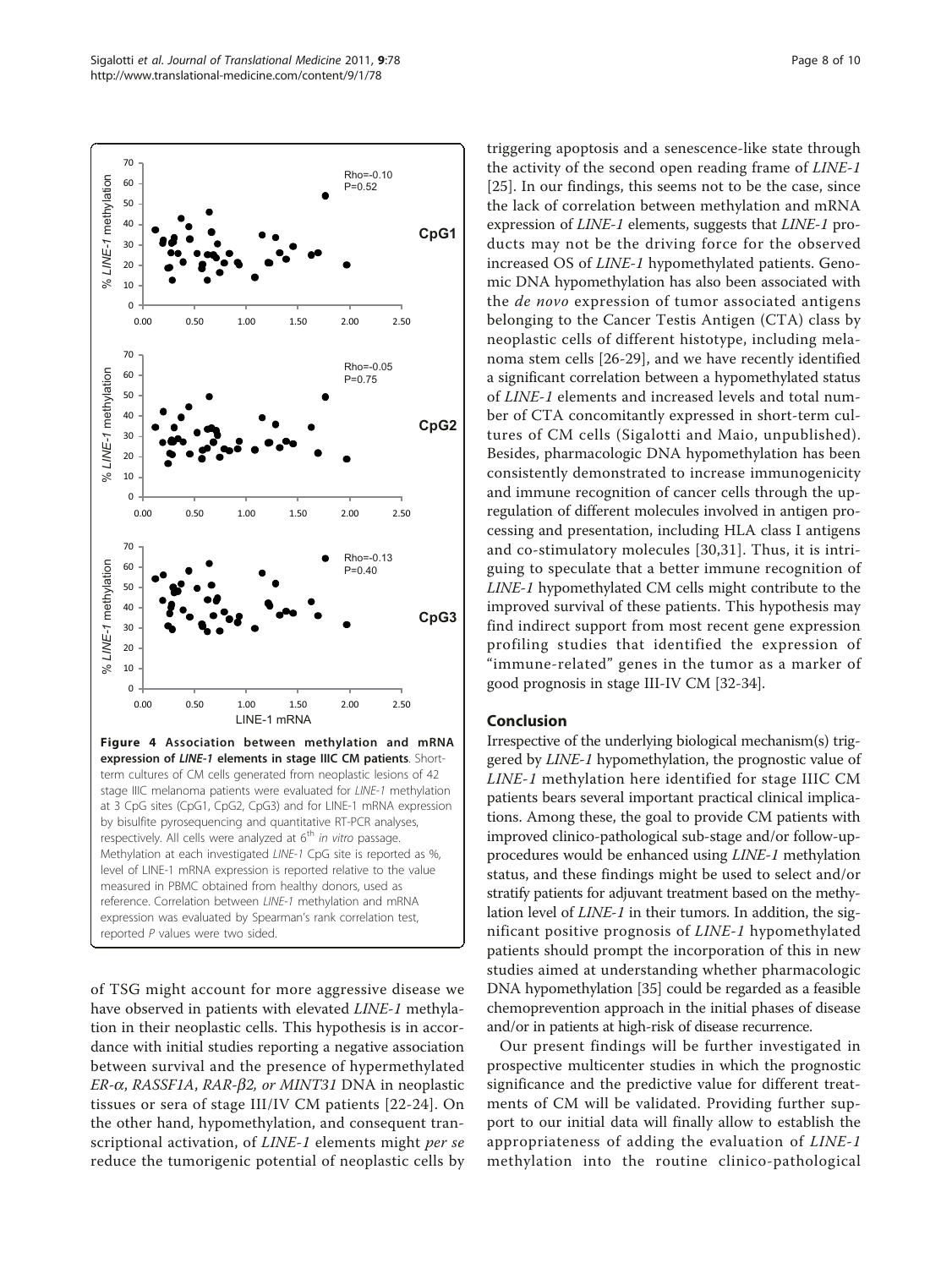<span id="page-8-0"></span>ascertainment of CM patients, in order to help personalizing their comprehensive clinical management.

#### List of Abbreviations Used

CI: Confidence Intervals; CM: cutaneous melanoma; CTA: Cancer Testis Antigen; ER-α: Estrogen Receptor-α; HLA: Human Leukocyte Antigen; HMW-MAA: High Molecular Weight-Melanoma Associated Antigen; HR: Hazard Ratio; LINE-1: Long Interspersed Nucleotide Element-1; MINT31: Methylated IN Tumors locus 31; OS: overall survival; RASSF1A: Ras Association (RalGDS/ AF-6) domain Family member 1A; RAR-β2: Retinoic Acid Receptor-β2; TSG: tumor suppressor genes.

#### Acknowledgements and Funding

This work was supported in part by grants from the Associazione Italiana per la Ricerca sul Cancro (IG 6038 to MM and MFAG 9195 to LS), Fondazione Monte dei Paschi di Siena, the Harry J. Lloyd Charitable Trust, the Istituto Superiore di Sanità, and SPORE P50CA121973.

#### Author details

<sup>1</sup> Cancer Bioimmunotherapy Unit, Centro di Riferimento Oncologico, Istituto di Ricovero e Cura a Carattere Scientifico, Aviano, Italy. <sup>2</sup>Biostatistics and Epidemiology Unit, Centro di Riferimento Oncologico, Istituto di Ricovero e Cura a Carattere Scientifico, Aviano, Italy. <sup>3</sup>Breast Surgery Unit, Centro di Riferimento Oncologico, Istituto di Ricovero e Cura a Carattere Scientifico, Aviano, Italy. <sup>4</sup>University of Pittsburgh School of Medicine, Pittsburgh, Pennsylvania, USA. <sup>5</sup>Division of Medical Oncology and Immunotherapy, Department of Oncology, University Hospital of Siena, Istituto Toscano Tumori, Siena, Italy.

#### Authors' contributions

LS participated in acquiring laboratory data, data analysis and interpretation, study coordination, and drafted the manuscript. EF performed the pyrosequencing analyses, and contributed in data acquisition and analysis. EB performed the statistical analyses. AC, GP, FC contributed in cellular biology procedures, molecular assays and data acquisition. SC, contributed in data interpretation. SM participated in acquisition of clinical data and data interpretation. JMK participated in data interpretation and manuscript drafting. MM conceived of the study, participated in its design and coordination, and contributed in producing the final draft of the manuscript. All authors read and approved the final manuscript.

#### Competing interests

LS and MM have applied for a patent based on the findings reported in this manuscript. All other authors declare no competing interests.

#### Received: 16 March 2011 Accepted: 26 May 2011 Published: 26 May 2011

#### References

- 1. MacKie RM, Hauschild A, Eggermont AMM: [Epidemiology of invasive](http://www.ncbi.nlm.nih.gov/pubmed/19617292?dopt=Abstract) [cutaneous melanoma.](http://www.ncbi.nlm.nih.gov/pubmed/19617292?dopt=Abstract) Ann Oncol 2009, 20:vi1-vi7.
- 2. Bhatia S, Tykodi SS, Thompson JA: Treatment of metastatic melanoma: an overview. Oncology (WillistonPark) 2009, 23:488-496.
- 3. Balch CM, Buzaid AC, Soong SJ, Atkins MB, Cascinelli N, Coit DG, Fleming ID, Gershenwald JE, Houghton A Jr, Kirkwood JM, et al: Final version of the American Joint Committee on Cancer staging system for cutaneous melanoma. JClin Oncol 2001, 19:3635-3648.
- 4. Jennings L, Murphy GM: Predicting outcome in melanoma: where are we now? BrJ Dermatol 2009.
- 5. Esteller M: Epigenetics in cancer. NEnglJ Med 2008, 358:1148-1159.
- 6. Gama-Sosa MA, Slagel VA, Trewyn RW, Oxenhandler R, Kuo KC, Gehrke CW, Ehrlich M: The 5-methylcytosine content of DNA from human tumors. NuclAcids Res 1983, 11:6883-6894.
- Yang AS, Estecio MR, Doshi K, Kondo Y, Tajara EH, Issa JP: [A simple method](http://www.ncbi.nlm.nih.gov/pubmed/14973332?dopt=Abstract) [for estimating global DNA methylation using bisulfite PCR of repetitive](http://www.ncbi.nlm.nih.gov/pubmed/14973332?dopt=Abstract) [DNA elements.](http://www.ncbi.nlm.nih.gov/pubmed/14973332?dopt=Abstract) Nucleic Acids Res 2004, 32:e38.
- Cho NY, Kim JH, Moon KC, Kang GH: [Genomic hypomethylation and CpG](http://www.ncbi.nlm.nih.gov/pubmed/19048291?dopt=Abstract) [island hypermethylation in prostatic intraepithelial neoplasm.](http://www.ncbi.nlm.nih.gov/pubmed/19048291?dopt=Abstract) Virchows Arch 2009, 454:17-23.
- 9. Park SY, Yoo EJ, Cho NY, Kim N, Kang GH: Comparison of CpG island hypermethylation and repetitive DNA hypomethylation in premalignant stages of gastric cancer, stratified for Helicobacter pylori infection. JPathol 2009, 219:410-416.
- 10. Pattamadilok J, Huapai N, Rattanatanyong P, Vasurattana A, Triratanachat S, Tresukosol D, Mutirangura A: LINE-1 hypomethylation level as a potential prognostic factor for epithelial ovarian cancer. IntJ GynecolCancer 2008, 18:711-717.
- 11. Ogino S, Nosho K, Kirkner GJ, Kawasaki T, Chan AT, Schernhammer ES, Giovannucci EL, Fuchs CS: A cohort study of tumoral LINE-1 hypomethylation and prognosis in colon cancer. JNatICancer Inst 2008, 100:1734-1738.
- 12. Altomonte M, Gloghini A, Bertola G, Gasparollo A, Carbone A, Ferrone S, Maio M: [Differential expression of cell adhesion molecules CD54/CD11a](http://www.ncbi.nlm.nih.gov/pubmed/7686816?dopt=Abstract) [and CD58/CD2 by human melanoma cells and functional role in their](http://www.ncbi.nlm.nih.gov/pubmed/7686816?dopt=Abstract) [interaction with cytotoxic cells.](http://www.ncbi.nlm.nih.gov/pubmed/7686816?dopt=Abstract) Cancer Res 1993, 53:3343-3348.
- 13. Ausubel FM, Brent R, Kingston RE, et al: Current Protocols in Molecular Biology New York: John Wiley & Sons; 1998.
- 14. Aparicio A, North B, Barske L, Wang X, Bollati V, Weisenberger D, Yoo C, Tannir N, Horne E, Groshen S, et al: [LINE-1 methylation in plasma DNA as](http://www.ncbi.nlm.nih.gov/pubmed/19421002?dopt=Abstract) [a biomarker of activity of DNA methylation inhibitors in patients with](http://www.ncbi.nlm.nih.gov/pubmed/19421002?dopt=Abstract) [solid tumors.](http://www.ncbi.nlm.nih.gov/pubmed/19421002?dopt=Abstract) Epigenetics 2009, 4:176-184.
- 15. Fratta E, Sigalotti L, Colizzi F, Covre A, Nicolay HJ, Danielli R, Fonsatti E, Altomonte M, Calabro L, Coral S, Maio M: [Epigenetically regulated clonal](http://www.ncbi.nlm.nih.gov/pubmed/20127705?dopt=Abstract) [heritability of CTA expression profiles in human melanoma.](http://www.ncbi.nlm.nih.gov/pubmed/20127705?dopt=Abstract) J Cell Physiol 2010, 223:352-358.
- 16. Aporntewan C, Phokaew C, Piriyapongsa J, Ngamphiw C, Ittiwut C, Tongsima S, Mutirangura A: [Hypomethylation of intragenic LINE-1 represses](http://www.ncbi.nlm.nih.gov/pubmed/21423624?dopt=Abstract) [transcription in cancer cells through AGO2.](http://www.ncbi.nlm.nih.gov/pubmed/21423624?dopt=Abstract) PLoS One 2011, 6:e17934.
- 17. Kaplan EL, Meier P: Nonparametric Estimation from Incomplete Observations. Journal of the American Statistical Association 1958, 53:457-481.
- 18. Cox DR: Regression models and life-tables (with discusssion). J Roy Statist Soc B 1972, 34:187-220.
- 19. Roman-Gomez J, Jimenez-Velasco A, Agirre X, Castillejo JA, Navarro G, Garate L, Jose-Eneriz ES, Cordeu L, Barrios M, Prosper F, et al: [Promoter](http://www.ncbi.nlm.nih.gov/pubmed/16688225?dopt=Abstract) [hypermethylation and global hypomethylation are independent](http://www.ncbi.nlm.nih.gov/pubmed/16688225?dopt=Abstract) [epigenetic events in lymphoid leukemogenesis with opposing effects on](http://www.ncbi.nlm.nih.gov/pubmed/16688225?dopt=Abstract) [clinical outcome.](http://www.ncbi.nlm.nih.gov/pubmed/16688225?dopt=Abstract) Leukemia 2006, 20:1445-1448.
- 20. Roman-Gomez J, Jimenez-Velasco A, Agirre X, Cervantes F, Sanchez J, Garate L, Barrios M, Castillejo JA, Navarro G, Colomer D, et al: [Promoter](http://www.ncbi.nlm.nih.gov/pubmed/16170379?dopt=Abstract) [hypomethylation of the LINE-1 retrotransposable elements activates](http://www.ncbi.nlm.nih.gov/pubmed/16170379?dopt=Abstract) [sense/antisense transcription and marks the progression of chronic](http://www.ncbi.nlm.nih.gov/pubmed/16170379?dopt=Abstract) [myeloid leukemia.](http://www.ncbi.nlm.nih.gov/pubmed/16170379?dopt=Abstract) Oncogene 2005, 24:7213-7223.
- 21. Tellez CS, Shen L, Estecio MR, Jelinek J, Gershenwald JE, Issa JP: [CpG island](http://www.ncbi.nlm.nih.gov/pubmed/19441164?dopt=Abstract) [methylation profiling in human melanoma cell lines.](http://www.ncbi.nlm.nih.gov/pubmed/19441164?dopt=Abstract) Melanoma Res 2009, 19:146-155.
- 22. Mori T, O'Day SJ, Umetani N, Martinez SR, Kitago M, Koyanagi K, Kuo C, Takeshima TL, Milford R, Wang HJ, et al: [Predictive utility of circulating](http://www.ncbi.nlm.nih.gov/pubmed/16361635?dopt=Abstract) [methylated DNA in serum of melanoma patients receiving](http://www.ncbi.nlm.nih.gov/pubmed/16361635?dopt=Abstract) [biochemotherapy.](http://www.ncbi.nlm.nih.gov/pubmed/16361635?dopt=Abstract) J Clin Oncol 2005, 23:9351-9358.
- 23. Mori T, Martinez SR, O'Day SJ, Morton DL, Umetani N, Kitago M, Tanemura A, Nguyen SL, Tran AN, Wang HJ, Hoon DS: [Estrogen receptor](http://www.ncbi.nlm.nih.gov/pubmed/16818643?dopt=Abstract)[alpha methylation predicts melanoma progression.](http://www.ncbi.nlm.nih.gov/pubmed/16818643?dopt=Abstract) Cancer Res 2006, 66:6692-6698.
- 24. Tanemura A, Terando AM, Sim MS, van Hoesel AQ, de Maat MF, Morton DL, Hoon DS: [CpG island methylator phenotype predicts progression of](http://www.ncbi.nlm.nih.gov/pubmed/19223509?dopt=Abstract) [malignant melanoma.](http://www.ncbi.nlm.nih.gov/pubmed/19223509?dopt=Abstract) Clin Cancer Res 2009, 15:1801-1807.
- 25. Wallace NA, Belancio VP, Deininger PL: [L1 mobile element expression](http://www.ncbi.nlm.nih.gov/pubmed/18555620?dopt=Abstract) [causes multiple types of toxicity.](http://www.ncbi.nlm.nih.gov/pubmed/18555620?dopt=Abstract) Gene 2008, 419:75-81.
- 26. De Smet C, De Backer O, Faraoni I, Lurquin C, Brasseur F, Boon T: The activation of human gene MAGE-1 in tumor cells is correlated with genome-wide demethylation. Proc NatlAcadSciUSA 1996, 93:7149-7153.
- 27. Sigalotti L, Coral S, Nardi G, Spessotto A, Cortini E, Cattarossi I, Colizzi F, Altomonte M, Maio M: Promoter methylation controls the expression of MAGE2, 3 and 4 genes in human cutaneous melanoma. JImmunother (1997) 2002, 25:16-26.
- 28. Woloszynska-Read A, Mhawech-Fauceglia P, Yu J, Odunsi K, Karpf AR: Intertumor and intratumor NY-ESO-1 expression heterogeneity is associated with promoter-specific and global DNA methylation status in ovarian cancer. ClinCancer Res 2008, 14:3283-3290.